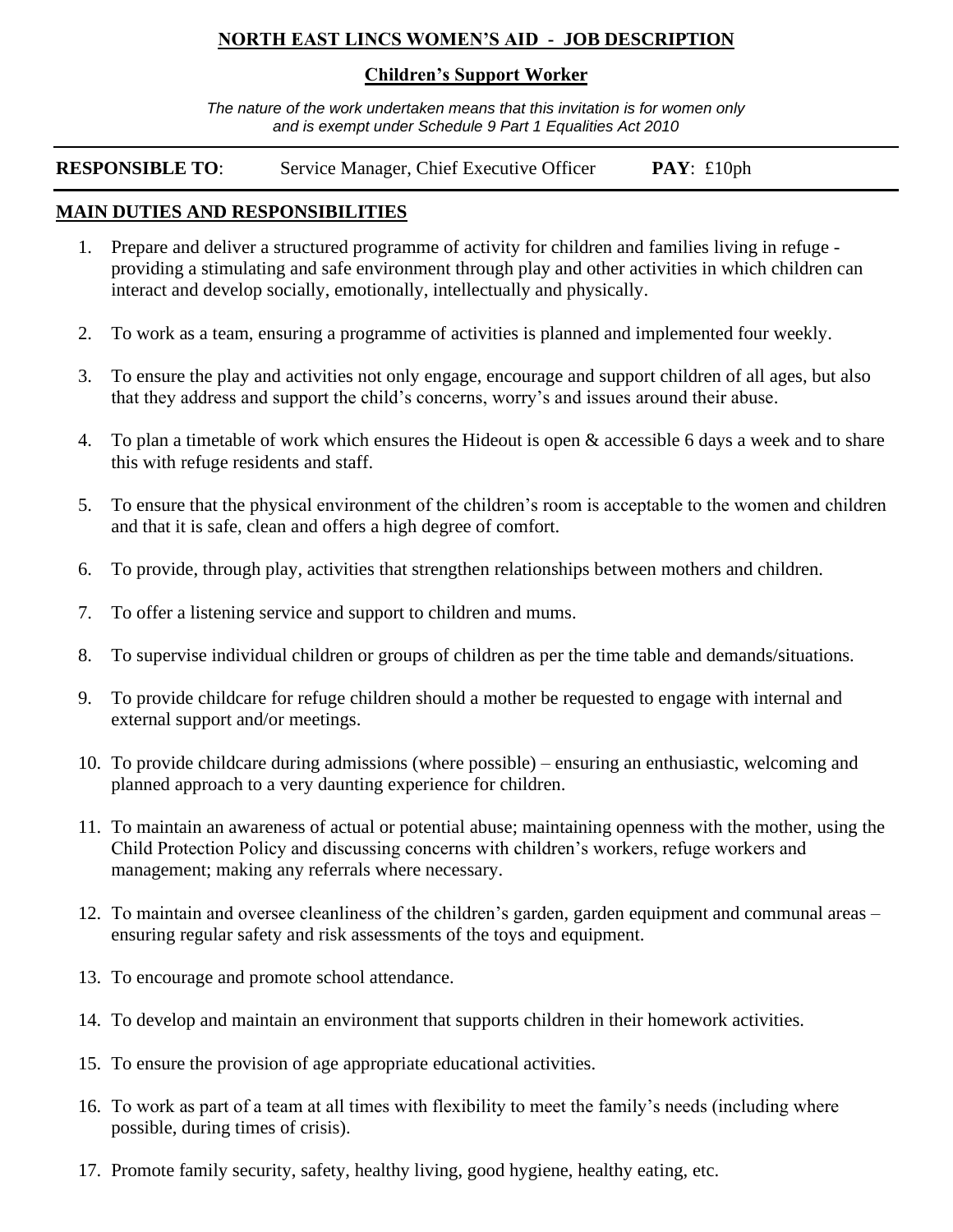- 18. Develop and maintain a family information resource point for children, families and refuge staff.
- 19. To undertake any monitoring & evaluation of the activities as requested.
- 20. To act as a contact for organisations/individuals needing information/services for children and families.
- 21. To promote an atmosphere of equal opportunities in all areas of work.
- 22. To ensure strict confidentiality at all times.
- 23. To provide a high standard of quality care and education.
- 24. To ensure Children's Services meet all the requirements of funders, legislation, etc.
- 25. To work within Ofsted and Early Years guidelines.
- 26. To be familiar with the organisations policies; ensuring they are implemented at all times.
- 27. To work at all times in accordance with the confidentiality policies of the Refuge, with due consideration for Child Protection Issues - raising any concerns about children and their needs with your line manager.
- 28. To comply with the Health and Safety policy at all times.
- 29. To record all support and relevant information accurately on our case management system and to communicate this with refuge staff and manager.
- 30. To set up and develop children's meetings, ensuring their voices are heard in the planning of the timetable and services.
- 31. To report any maintenance/replacement or repair requirements for the children's room, garden and communal room.
- 32. To attend and contribute to staff meetings and to participate in staff training events as required.
- 33. To promote the importance of safety, security and risks to the children.
- 34. Encourage and oversee any fundraising activities undertaken on behalf of Children's Services.
- 35. To participate in the legal requirement of training hours required.
- 36. To perform such other duties as are reasonable to the character of the post and the level of responsibility.

### **IMPORTANT**

It is important that all applicants understand that days and times of sessions will vary and must be flexible according to;

- the needs of the children
- ages of the children
- term-time and holiday time
- times of crisis

*(Timetables and sessions will be discussed and planned ahead within your team time) May 2022*